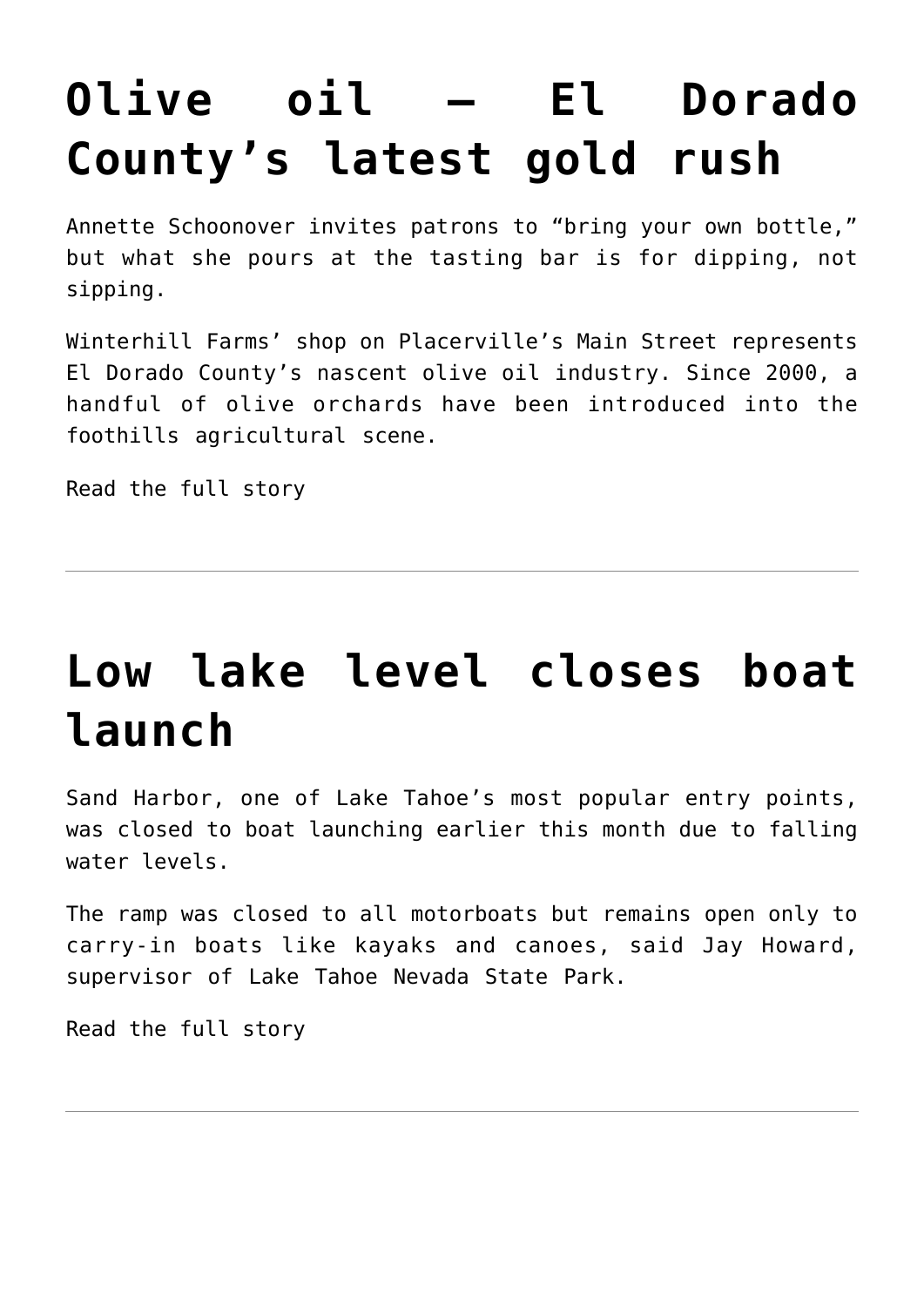### **[Tahoe-Reno Olympic bid pushed](https://www.laketahoenews.net/2009/09/reno-tahoe-olympic-bid-pushed-back/) [back](https://www.laketahoenews.net/2009/09/reno-tahoe-olympic-bid-pushed-back/)**

The United States Olympic Committee deflected media reports that other American cities are hopeful to put forward efforts to land future Olympics by saying its main focus was to have Chicago host the 2016 Summer Games.

"While it is always encouraging to see enthusiasm for the Olympic Movement, the USOC has been on record for more than two years in proclaiming that there will be absolutely no consideration of any future bids – winter or summer – from the U.S. while Chicago is on the international stage," said USOC CEO Stephanie Streeter.

[Read the full story](http://www.thesunnews.com/652/story/1016930.html)

#### **[54 holes in a day Tahoe style](https://www.laketahoenews.net/2009/09/54-holes-in-a-day-tahoe-style/)**

The golf season is short all around Lake Tahoe, which provides the golf nut a fine excuse to play 36 holes in a day: Do it now to make up for all of the golf one cannot play with the snow falling in December.

Besides, think of the money one would save. Rather than play golf two days in a row, thus requiring two nights' lodging, and rather than spending nongolfing time, and, thus, money, in casinos, one can totally immerse oneself in the chase of the dimpled white ball.

OK, now that the rationalizing is complete, pack up the clubs and come along – preferably with three other like-minded golf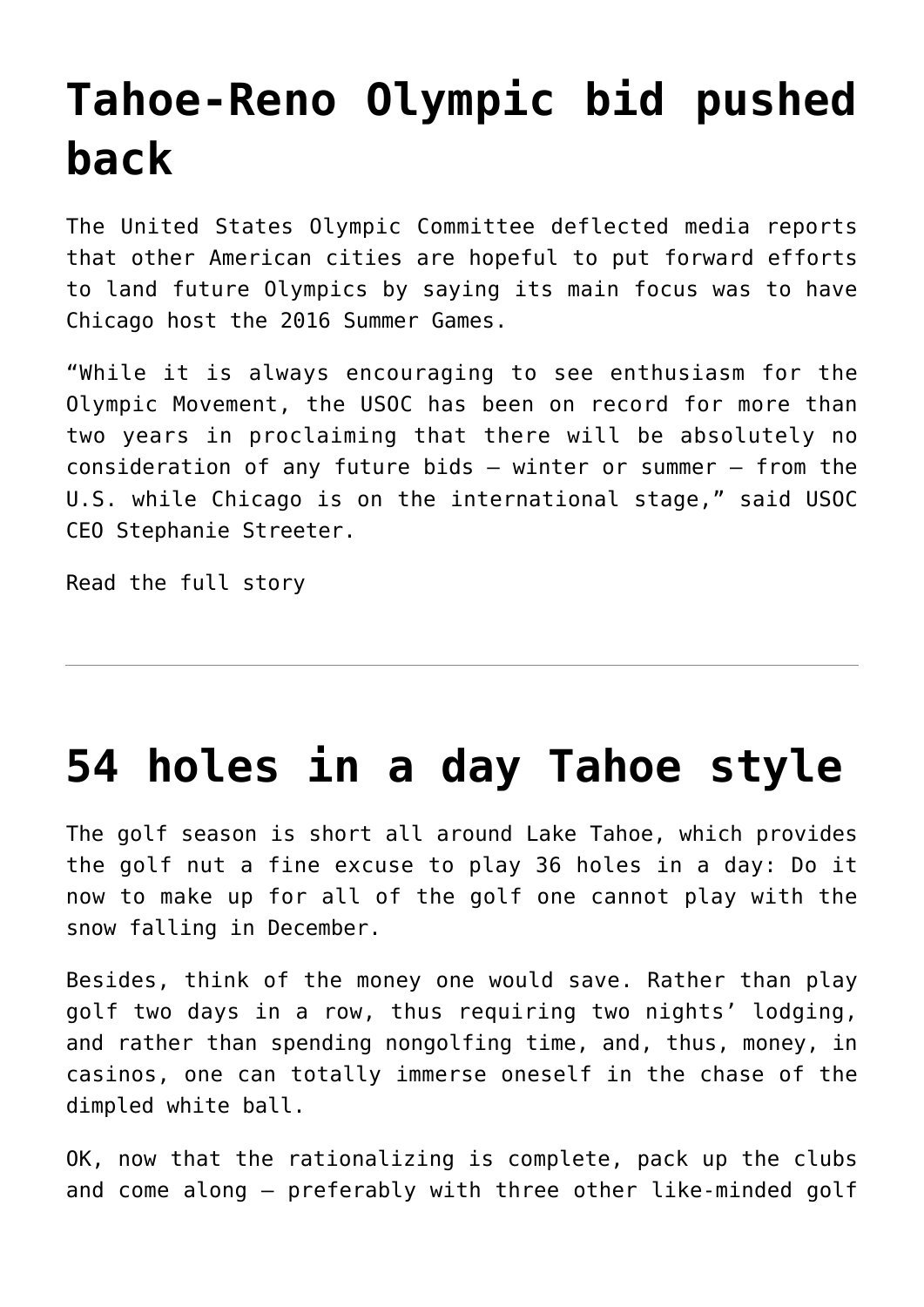nuts.

[Read the full story](http://www.sfgate.com/cgi-bin/article.cgi?f=/c/a/2009/08/07/TRBM190FM7.DTL)

### **[Dismal economy spurs shared](https://www.laketahoenews.net/2009/09/dismal-economy-spurs-shared-living/) [living](https://www.laketahoenews.net/2009/09/dismal-economy-spurs-shared-living/)**

INCLINE VILLAGE — Renting out a room in his home was both a financial necessity for Christopher Paulsen and a hedge against loneliness.

 $\hat{\sigma} \in \mathbb{R}$  was like empty nest syndrome, and I thought I could use a few bucks to offset costs,  $\hat{a} \in \Box$  said Paulsen, 48, of Incline Village, whose youngest son left home last year.

Paulsen placed an ad on Craigslist and got many responses. He chose an AmeriCorps volunteer to take over the room for a year in his two-bedroom townhome in this small town at Lake Tahoe. "I don't want to raise kids over again, but this means I have someone around the house and helps pay the bills," Paulsen said.

He is one of many homeowners in a down economy who are making extra income by renting out rooms in their homes.

[Read the full story](http://www.smdailyjournal.com/article_preview.php?id=114816)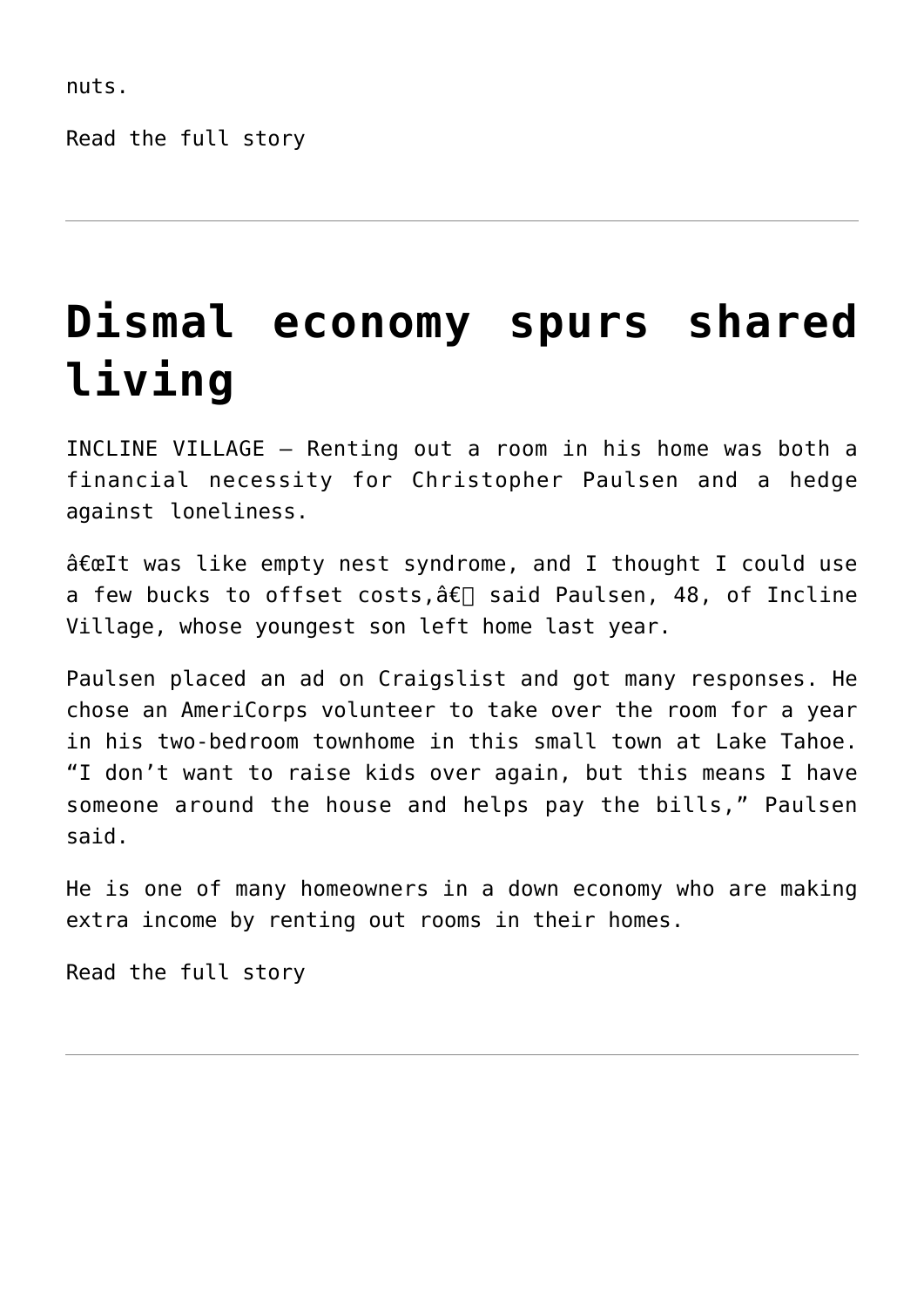#### **[Workshop about turning a](https://www.laketahoenews.net/2001/08/workshop-about-turning-a-business-green/) [business green](https://www.laketahoenews.net/2001/08/workshop-about-turning-a-business-green/)**

As part of its Chamber EDucation program, the North Lake Tahoe Chamber of Commerce in partnership with the Sierra Economic Development Corporation is hosting a "Grow the Green by Going Green" workshop Sept. 7 from noon to 1:30pm at the Tahoe City Public Utility District Boardroom, 221 Fairway Drive in Tahoe City. Deadline to register is Sept. 5.

Attendees will learn about what it means to be green and how to grow your business by being green. They'll also explore green marketing techniques, including sustainability efforts and cost-effective social media to target new and existing customers. The class takeaway is a basic toolkit of checklists and resources to get started.

The cost is \$55/person (payable in advance by mail or credit card), and participants need to bring their own lunch. To register, call the Sierra Economic Development Corporation at (530) 823.4703 or email info@sedcorp.biz.

This class will also be repeated Oct. 20 at Mourelatos Lakeshore Resort in Tahoe Vista.

### **[Farmers' market coupons](https://www.laketahoenews.net/1970/06/farmers-market-coupons-available-for-seniors/) [available for seniors](https://www.laketahoenews.net/1970/06/farmers-market-coupons-available-for-seniors/)**

Senior farmers' market coupons are back. Coupons are available for those older than 60 years of age and meeting income guidelines (one person household with annual income less than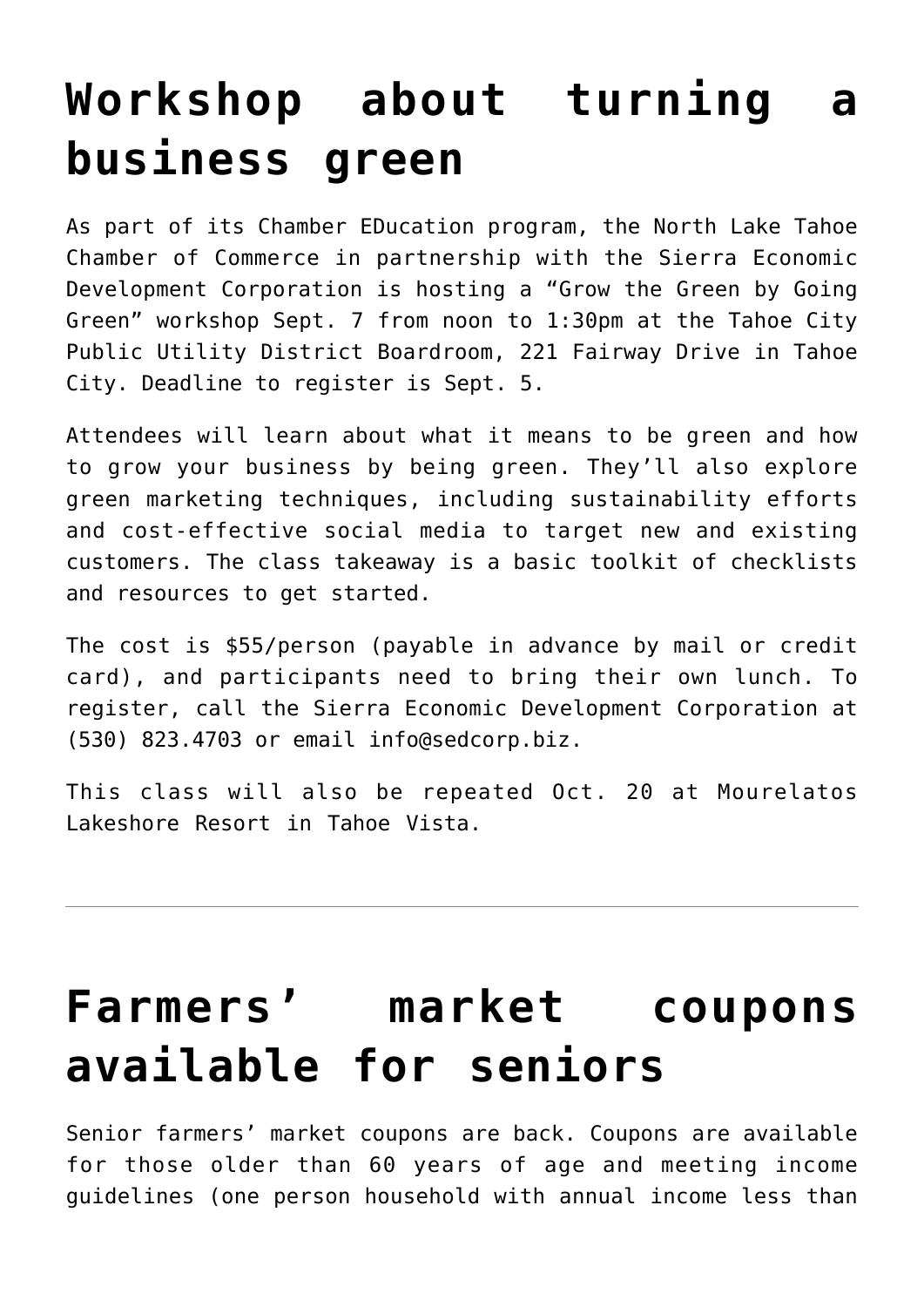\$20,665, or a two person household less than \$27,991).

Each eligible senior will receive coupons redeemable for the purchase of fresh, locally grown fruits, vegetables, cut herbs and raw unprocessed honey.

#### **Distribution dates:**

June 26 from 8am to 1pm, American Legion, South Lake Tahoe Farmer's Market, 2732 South Lake Tahoe Blvd., South Lake Tahoe;

July 7 from 8am to noon, Placerville Farmer's Market, Ivy House Parking Lot at the Corner of Main Street and Cedar Ravine, Placerville.

Quantities are limited and coupons are distributed on a first come, first served basis so be prepared to wait in line. Coupons are good at all authorized farmers' markets.

# **[CHP to be out in force during](https://www.laketahoenews.net/-0001/11/chp-to-be-out-in-force-during-long-weekend/) [long weekend](https://www.laketahoenews.net/-0001/11/chp-to-be-out-in-force-during-long-weekend/)**

As motorists plan to get away this upcoming Memorial Day weekend, the California Highway Patrol is reminding those headed out on road trips to buckle up, don't drink and drive, keep your vehicle at a safe and legal speed and eliminate distractions.

Memorial Day weekend is a Maximum Enforcement Period for the CHP. To help keep things safe on the roadways throughout the holiday, CHP offices will deploy every available officer from 6pm May 27 through 11:59pm May 30.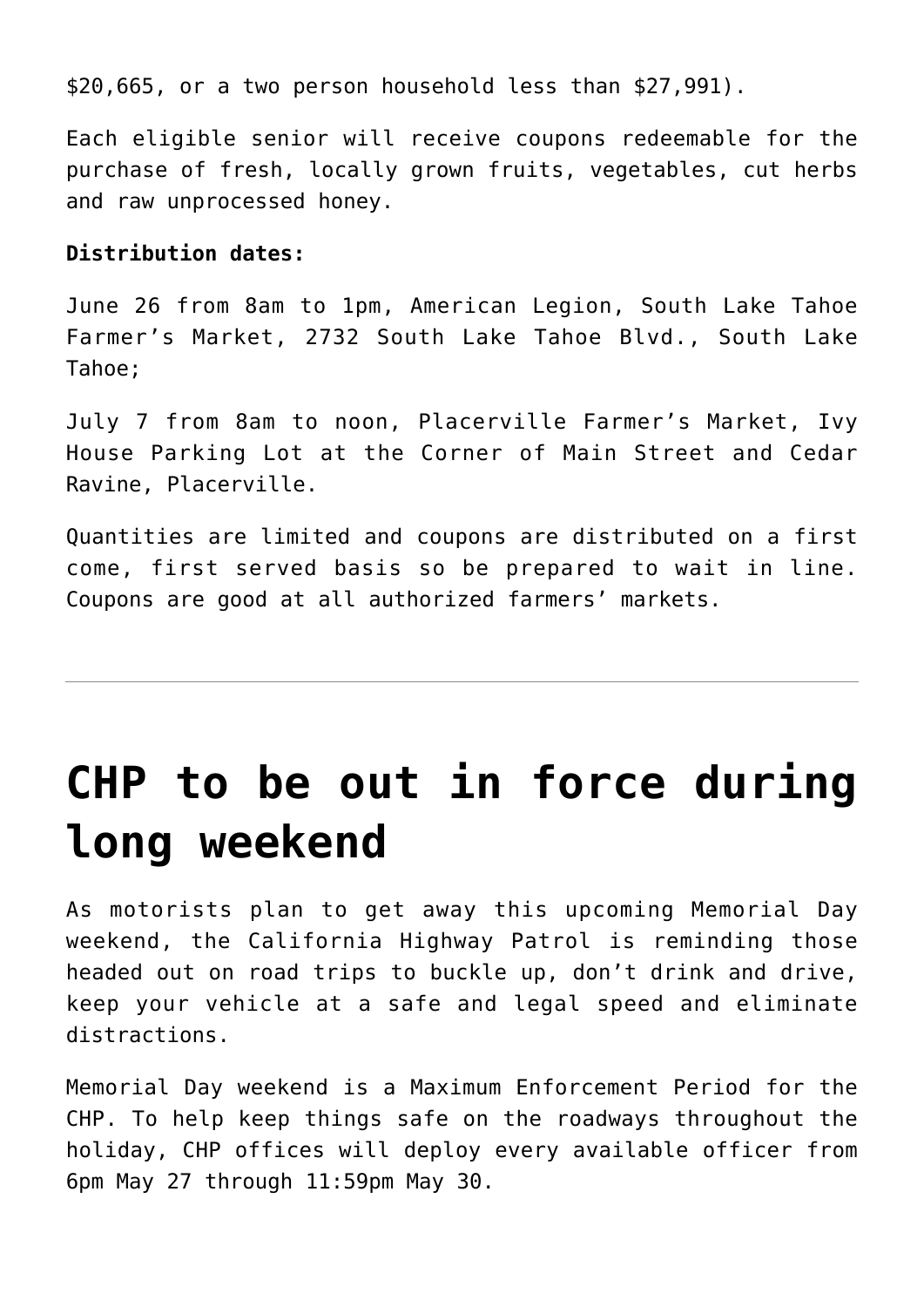Memorial Day weekend 2010 saw a significant decrease in the number of people killed in collisions on the state's roadways. According to CHP statistics, there was a 62 percent reduction from the previous year.

During last year's holiday weekend, 17 people were killed in a crash in California; among those that died, 12 were vehicle occupants within CHP jurisdiction. One-third of those individuals were not wearing a seat belt at the time of the crash.

# **[DeCelle Memorial Lake Tahoe](https://www.laketahoenews.net/-0001/11/decelle-memorial-lake-tahoe-relay-2/) [Relay](https://www.laketahoenews.net/-0001/11/decelle-memorial-lake-tahoe-relay-2/)**

The 46th annual DeCelle Memorial Lake Tahoe Relay, the oldest distance relay in the United States, is June 12.

The start and finish is in South Lake Tahoe near the Y.

Runners go around the 72-mile lake.

The cost is \$320 per team. Proceeds benefit area high school running teams.

April DeCelle Carter, race director, may be contacted at TahoeRelay@gmail.com.